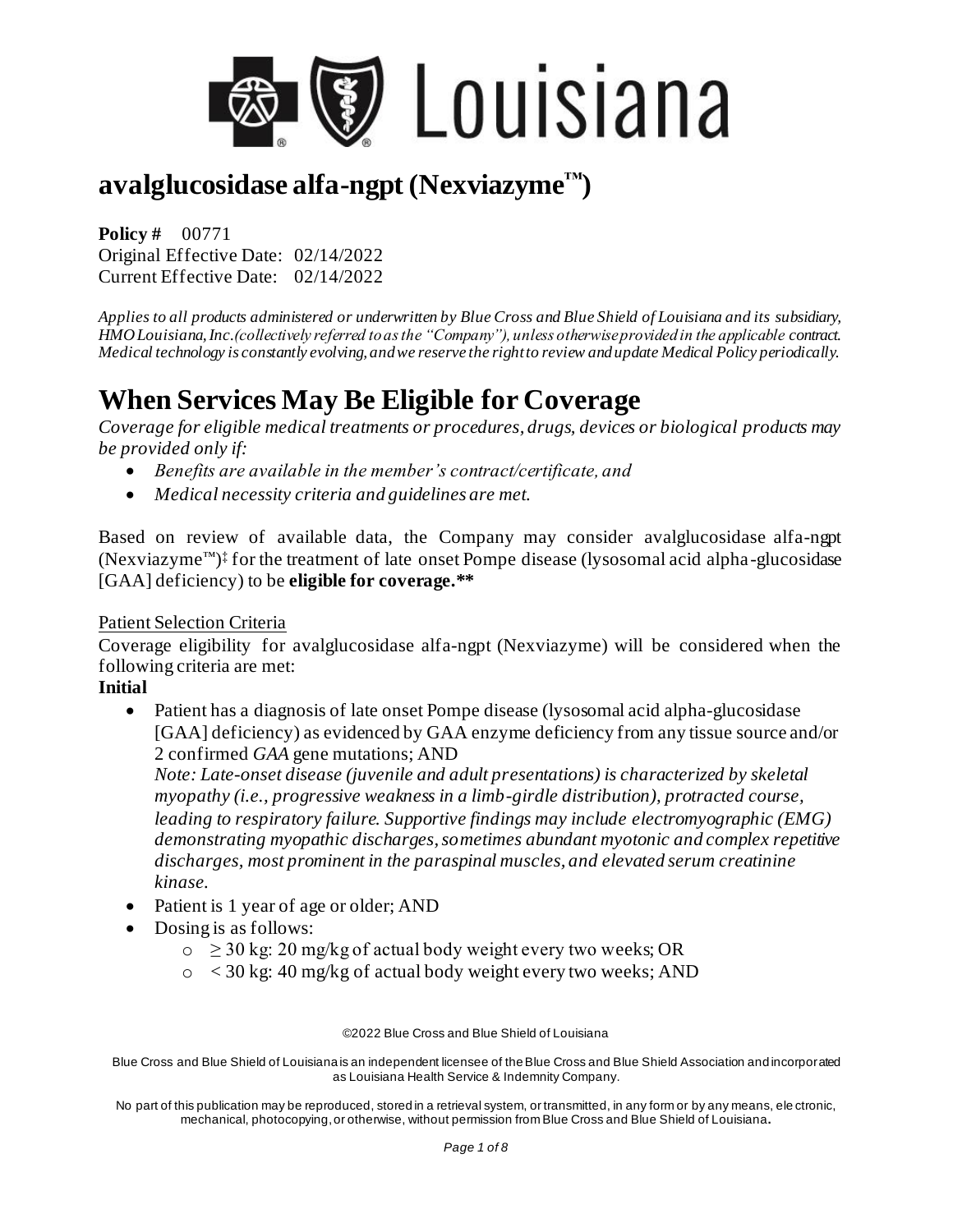

Policy # 00771 Original Effective Date: 02/14/2022 Current Effective Date: 02/14/2022

• Patient has measurable signs of Pompe disease, such as impairment in pulmonary function or motor weakness; AND

*(Note: This specific criterion is an additional Company requirement for coverage eligibility and will be denied as not medically necessary\*\* if not met.)*

• Patient is able to ambulate at least 130 feet without stopping and without an assistive device; AND *(Note: This specific criterion is an additional Company requirement for coverage eligibility,* 

*based on clinical trials, and will be denied as not medically necessary\*\* if not met.)* 

- Patient has a Forced Vital Capacity (FVC)  $\geq$  30% predicted and  $\leq$  85% predicted; AND *(Note: This specific criterion is an additional Company requirement for coverage eligibility, based on clinical trials, and will be denied as not medically necessary\*\* if not met.)*
- Patient is NOT using/planning to use alglucosidase alfa (Lumizyme®)<sup>‡</sup> concurrently with the requested medication; AND
- Patient does NOT require invasive ventilation; AND *(Note: This specific criterion is an additional Company requirement for coverage eligibility, based on clinical trials, and will be denied as not medically necessary\*\* if not met.)*
- Patient does NOT have Pompe-specific cardiac hypertrophy; AND *(Note: This specific criterion is an additional Company requirement for coverage eligibility, based on clinical trials, and will be denied as not medically necessary\*\* if not met.)*
- Patient has NOT failed therapy with alglucosidase alfa (Lumizyme); AND *(Note: This specific criterion is an additional Company requirement for coverage eligibility, based on clinical trials, and will be denied as not medically necessary\*\* if not met.)*
- Baseline percent predicted Forced Vital Capacity (FVC) and 6 minute walk test (6MWT) measurements are provided; AND *(Note: This specific criterion is an additional Company requirement for coverage eligibility and will be denied as not medically necessary\*\* if not met.)*
- There is clinical evidence or patient history that suggests the use of alglucosidase alfa (Lumizyme) will be ineffective or cause an adverse reaction to the patient. *(Note: This specific criterion is an additional Company requirement for coverage eligibility and will be denied as not medically necessary\*\* if not met.)*

### **Continuation**

• Patient has received an initial authorization: AND

©2022 Blue Cross and Blue Shield of Louisiana

Blue Cross and Blue Shield of Louisiana is an independent licensee of the Blue Cross and Blue Shield Association and incorporated as Louisiana Health Service & Indemnity Company.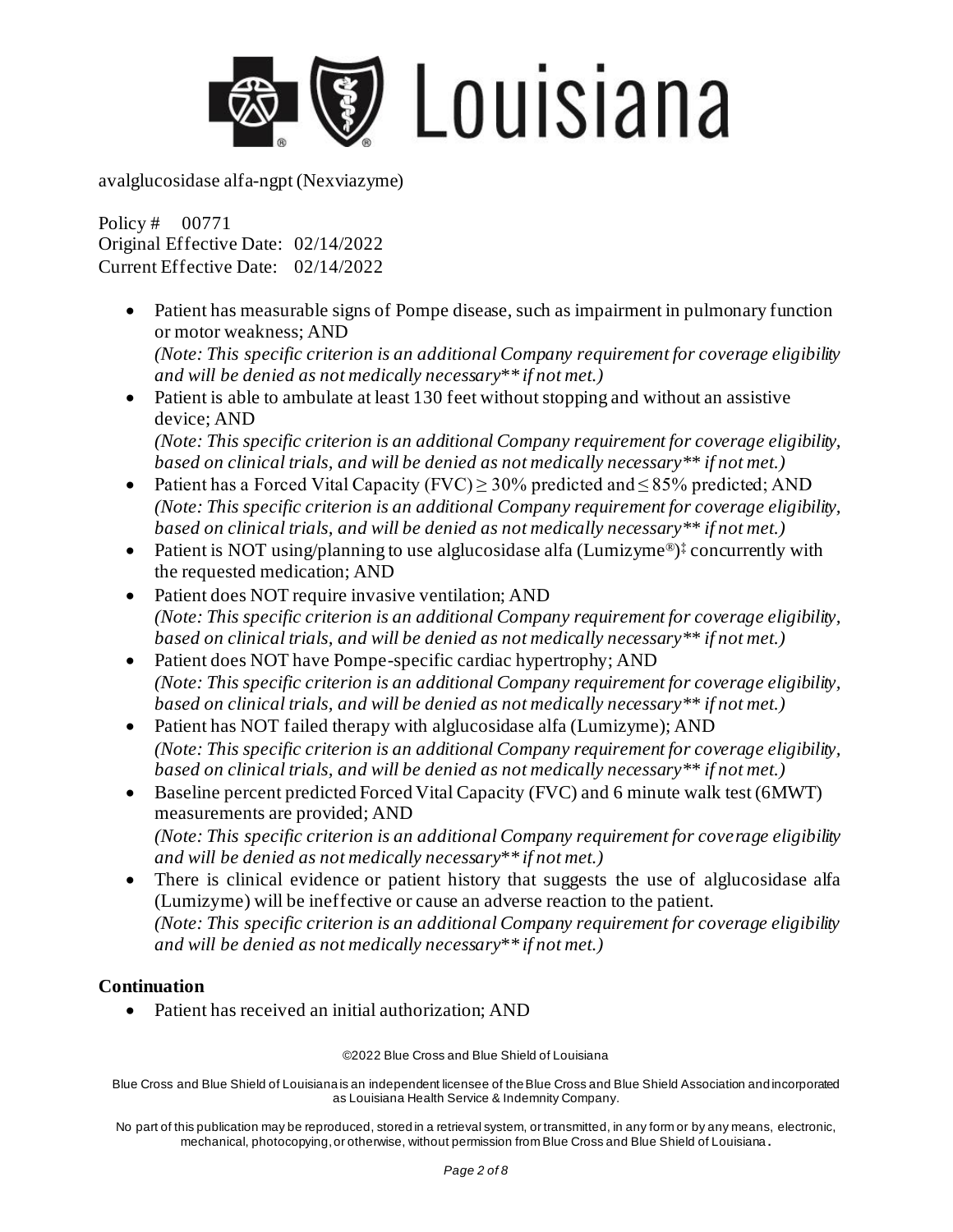

Policy # 00771 Original Effective Date: 02/14/2022 Current Effective Date: 02/14/2022

- Patient has responded to therapy as evidenced by an improvement or stabilization in percent predicted FVC and/or 6MWT; AND *(Note: This specific criterion is an additional Company requirement for coverage eligibility*
- *and will be denied as not medically necessary\*\* if not met.)*  • Dosing is as follows:
	- $\circ \geq 30$  kg: 20 mg/kg of actual body weight every two weeks; OR
	- $\circ$  < 30 kg: 40 mg/kg of actual body weight every two weeks; AND
- Patient is able to ambulate at least 130 feet without stopping and without an assistive device; AND

*(Note: This specific criterion is an additional Company requirement for coverage eligibility, based on clinical trials, and will be denied as not medically necessary\*\* if not met.)* 

- Patient has a Forced Vital Capacity (FVC) ≥ 30% predicted and ≤ 85% predicted; AND *(Note: This specific criterion is an additional Company requirement for coverage eligibility, based on clinical trials, and will be denied as not medically necessary\*\* if not met.)*
- Patient is NOT using/planning to use alglucosidase alfa (Lumizyme) concurrently with the requested medication; AND
- Patient does NOT require invasive ventilation; AND *(Note: This specific criterion is an additional Company requirement for coverage eligibility, based on clinical trials, and will be denied as not medically necessary\*\* if not met.)*
- Patient does NOT have Pompe-specific cardiac hypertrophy. *(Note: This specific criterion is an additional Company requirement for coverage eligibility, based on clinical trials, and will be denied as not medically necessary\*\* if not met.)*

# **When Services Are Considered Not Medically Necessary**

Based on review of available data, the Company considers the use of avalglucosidase alfa-ngpt (Nexviazyme) when any of the following criteria are NOT met to be **not medically necessary:\*\***

- Patient has measurable signs of Pompe disease, such as impairment in pulmonary function or motor weakness
- Patient is able to ambulate at least 130 feet without stopping and without an assistive device
- Patient has a Forced Vital Capacity (FVC) > 30% predicted and  $\leq$  85% predicted
- Patient does NOT require invasive ventilation
- Patient does NOT have Pompe-specific cardiac hypertrophy

©2022 Blue Cross and Blue Shield of Louisiana

Blue Cross and Blue Shield of Louisiana is an independent licensee of the Blue Cross and Blue Shield Association and incorporated as Louisiana Health Service & Indemnity Company.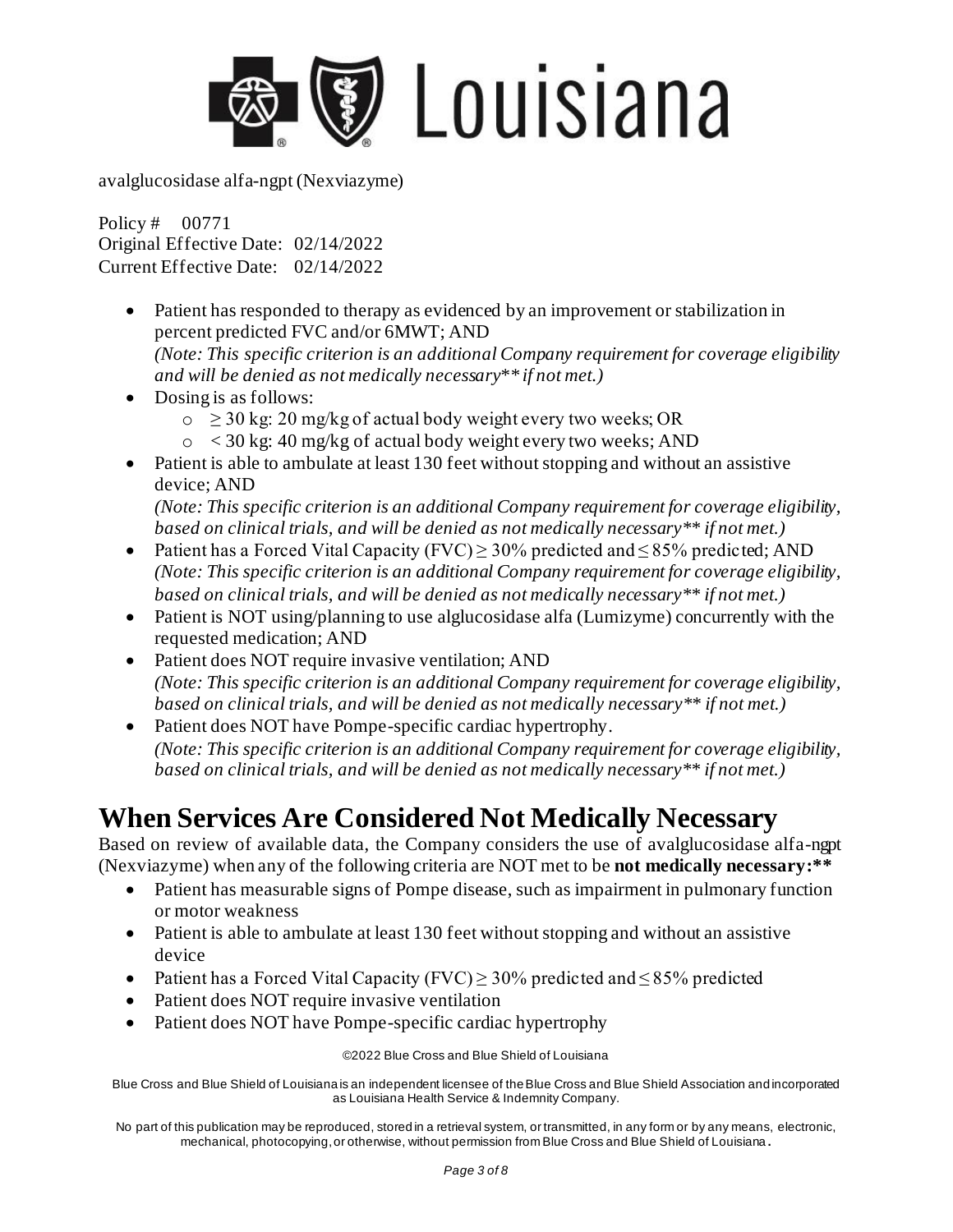

Policy # 00771 Original Effective Date: 02/14/2022 Current Effective Date: 02/14/2022

- Patient has NOT failed therapy with alglucosidase alfa (Lumizyme)
- Baseline percent predicted Forced Vital Capacity (FVC) and 6 minute walk test (6MWT) measurements are provided
- There is clinical evidence or patient history that suggests the use of alglucosidase alfa (Lumizyme) will be ineffective or cause an adverse reaction to the patient
- For continuation requests specifically: Patient has responded to therapy as evidenced by an improvement or stabilization in percent predicted FVC and/or 6MWT

# **When Services Are Considered Investigational**

*Coverage is not available for investigational medical treatments or procedures, drugs, devices or biological products.* 

Based on review of available data, the Company considers the use of avalglucosidase alfa-ngpt (Nexviazyme) when the patient selection criteria are not met (with the exception of those denoted as **not medically necessary\*\***) to be **investigational.\***

## **Background/Overview**

Nexviazyme is indicated for the treatment of patients 1 year of age and older with late-onset Pompe disease (lysosomal acid alpha-glucosidase [GAA] deficiency). Nexviazyme is given as an intravenous infusion. For patients weighing  $\geq$  30 kg, the recommended dosage is 20 mg/kg every two weeks. For patients weighing  $\langle 30 \text{ kg} \rangle$ , the recommended dosage is 40 mg/kg every two weeks.

Pompe disease, also known as lysosomal acid alpha-glucosidase (GAA) deficiency, is an autosomal recessive disorder which leads to an accumulation of glycogen in lysosomes and cytoplasm. This ultimately leads to tissue destruction. There are two type of GAA deficiency: infantile onset and late onset. Infantile onset typically presents within the first few months of life and is characterized by cardiomyopathy and hypotonia. Late onset may present at any age and is characterized by skeletal myopathy and eventual respiratory failure without cardiomyopathy. Prior to Nexviazyme's FDA approval, Lumizyme was the only product on the market for the treatment of Pompe disease. Lumizyme carries approval for both the infantile and late onset varieties of Pompe disease, while Nexviazyme only carries approval for late onset Pompe disease. Given that this condition results from a genetic disorder, which ultimately leads to an enzyme deficiency, Nexviazyme and Lumizyme focus on replacing the missing enzyme. These two products are structurally and

<sup>©2022</sup> Blue Cross and Blue Shield of Louisiana

Blue Cross and Blue Shield of Louisiana is an independent licensee of the Blue Cross and Blue Shield Association and incorporated as Louisiana Health Service & Indemnity Company.

No part of this publication may be reproduced, stored in a retrieval system, or transmitted, in any form or by any means, electronic, mechanical, photocopying, or otherwise, without permission from Blue Cross and Blue Shield of Louisiana **.**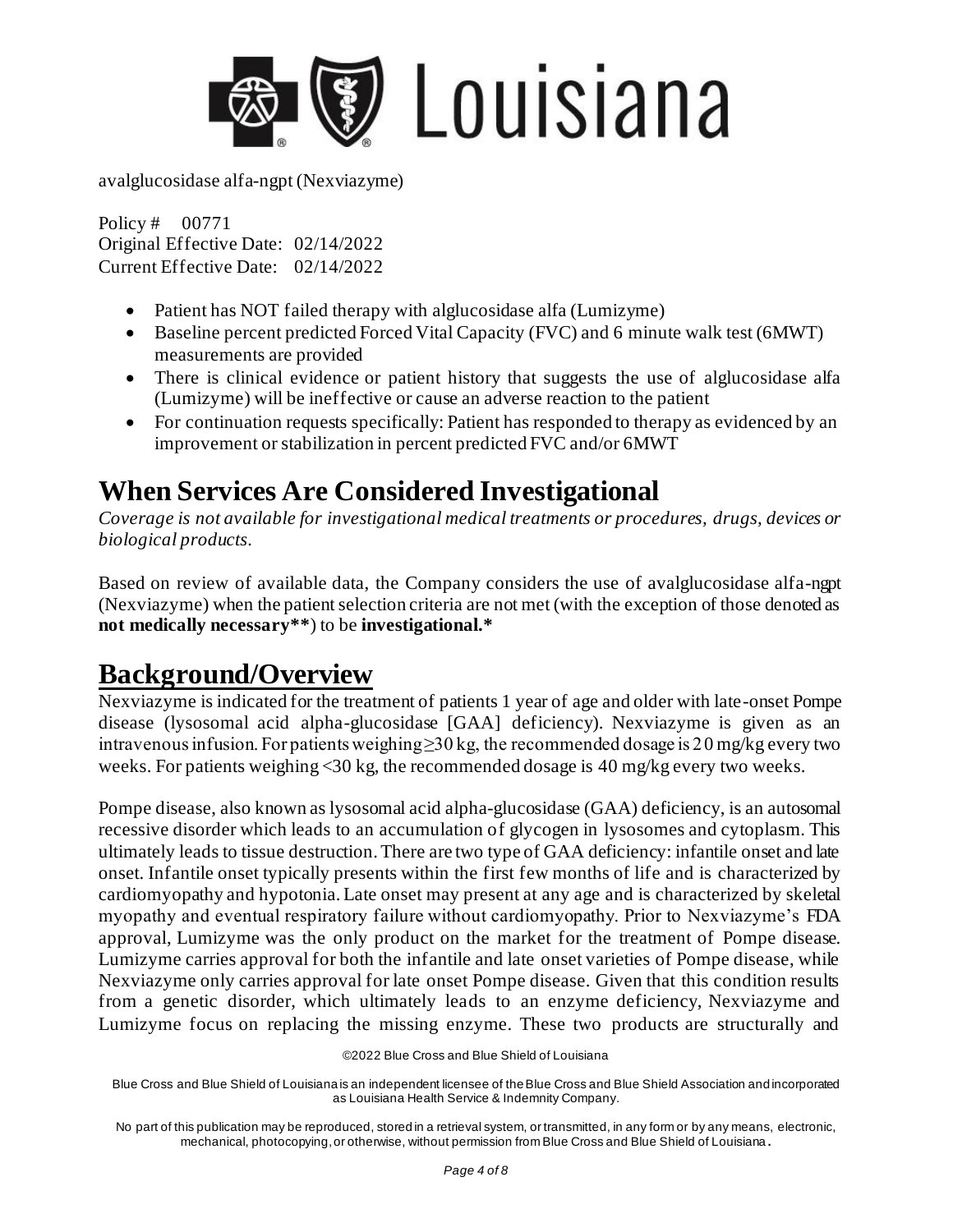

Policy # 00771 Original Effective Date: 02/14/2022 Current Effective Date: 02/14/2022

mechanistically similar and contain the same enzyme needed for replacement in Pompe Disease. Clinical trials comparing Nexviazyme and Lumizyme in late onset Pompe disease showed noninferiority and non-superiority of Nexviazyme as compared to Lumizyme. Safety is also considered similar between the two products. Given that safety and efficacy are similar, Lumizyme is a more economical choice for use in therapy due to its longevity in the marketplace which impacts cost factors in a very complex pharmaceutical pricing system. Although Nexviazyme may be marketed as "cost parity" to Lumizyme, it is not due to the complexities of the pricing system of pharmaceutical products.

## **FDA or Other Governmental Regulatory Approval**

### **U.S. Food and Drug Administration (FDA)**

Nexviazyme is indicated for the treatment of patients 1 year of age and older with late-onset Pompe disease (lysosomal acid alpha-glucosidase [GAA] deficiency).

### **Rationale/Source**

This medical policy was developed through consideration of peer-reviewed medical literature generally recognized by the relevant medical community, U.S. Food and Drug Administration approval status, nationally accepted standards of medical practice and accepted standards of medical practice in this community, Blue Cross and Blue Shield Association technology assessment program (TEC) and other non-affiliated technology evaluation centers, reference to federal regulations, other plan medical policies, and accredited national guidelines.

Study 1 was a randomized, double-blinded, multinational, multicenter trial comparing the efficacy and safety of Nexviazyme to Lumizyme in 100 treatment-naive patients with late onset Pompe Disease (LOPD). Patients were randomized in a 1:1 ratio based on baseline forced vital capacity (FVC), gender, age, and country to receive 20 mg/kg of Nexviazyme or Lumizyme administered intravenously once every two weeks for 49 weeks. The trial included an open -label, long-term, follow-up phase of up to 5 years, in which patients in the Lumizyme arm were switched to Nexviazyme treatment. Of the 100 randomized patients, 52 were males, the baseline median age was 49 years old (range from 16 to 78), median baseline weight was 76.4 kg (range from 38 to 139 kg), median length of time since diagnosis was 6.9 months (range from 0.3 to 328.4 months), mean age at diagnosis was 46.4 years old (range from 11 to 78), mean forced vital capacity (FVC, measured as % predicted) at baseline was 62.1% (range from 32 to 85%), and mean 6 minute walk test

©2022 Blue Cross and Blue Shield of Louisiana

Blue Cross and Blue Shield of Louisiana is an independent licensee of the Blue Cross and Blue Shield Association and incorporated as Louisiana Health Service & Indemnity Company.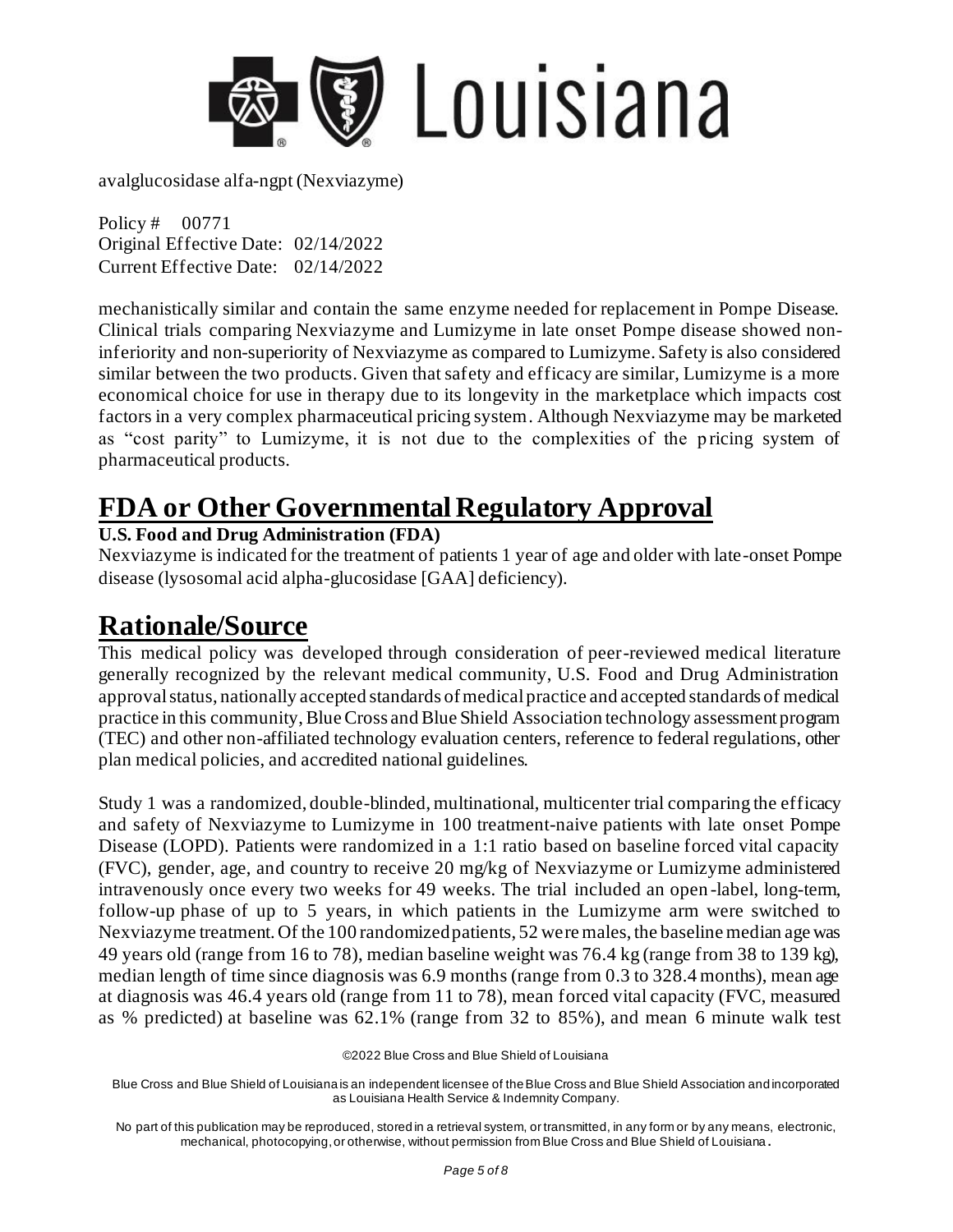

Policy # 00771 Original Effective Date: 02/14/2022 Current Effective Date: 02/14/2022

(6MWT) at baseline was 388.9 meters (range from 118 to 630 meters). The primary endpoint of Study 1 was the change in FVC (% predicted) in the upright position from baseline to Week 49. At Week 49, the least squares (LS) mean change in FVC (% predicted) for patients treated with Nexviazyme and Lumizyme was 2.9% and 0.5%, respectively. The estimated treatment difference was 2.4% (95% CI: -0.1, 5.0) favoring Nexviazyme. However, it should be clearly noted that there was a noninferiority margin of  $1.1\%$  (p=0.0074). Statistical superiority of Nexviazyme over Lumizyme was not achieved  $(p=0.06)$ .

### **References**

- 1. Nexviazyme [package insert]. Genzyme Corporation. Cambridge, Massachusetts. Updated August 2021.
- 2. Lysosomal acid alpha-glucosidase deficiency (Pompe disease, glycogen storage disease II, acid maltase deficiency). UpToDate. Updated September 2021.
- 3. Nexviazyme New Drug Review. IPD Analytics. August 2021.

# **Policy History**

Original Effective Date: 02/14/2022 Current Effective Date: 02/14/2022 01/06/2022 Medical Policy Committee review 01/12/2022 Medical Policy Implementation Committee approval. New policy. 03/21/2022 Coding update Next Scheduled Review Date: 01/2023

# **Coding**

*The five character codes included in the Blue Cross Blue Shield of Louisiana Medical Policy Coverage Guidelines are obtained from Current Procedural Terminology (CPT®) ‡ , copyright 2020 by the American Medical Association (AMA). CPT is developed by the AMA as a listing of descriptive terms and five character identifying codes and modifiers for reporting medical services and procedures performed by physician.* 

*The responsibility for the content of Blue Cross Blue Shield of Louisiana Medical Policy Coverage Guidelines is with Blue Cross and Blue Shield of Louisiana and no endorsement by the AMA is* 

©2022 Blue Cross and Blue Shield of Louisiana

Blue Cross and Blue Shield of Louisiana is an independent licensee of the Blue Cross and Blue Shield Association and incorporated as Louisiana Health Service & Indemnity Company.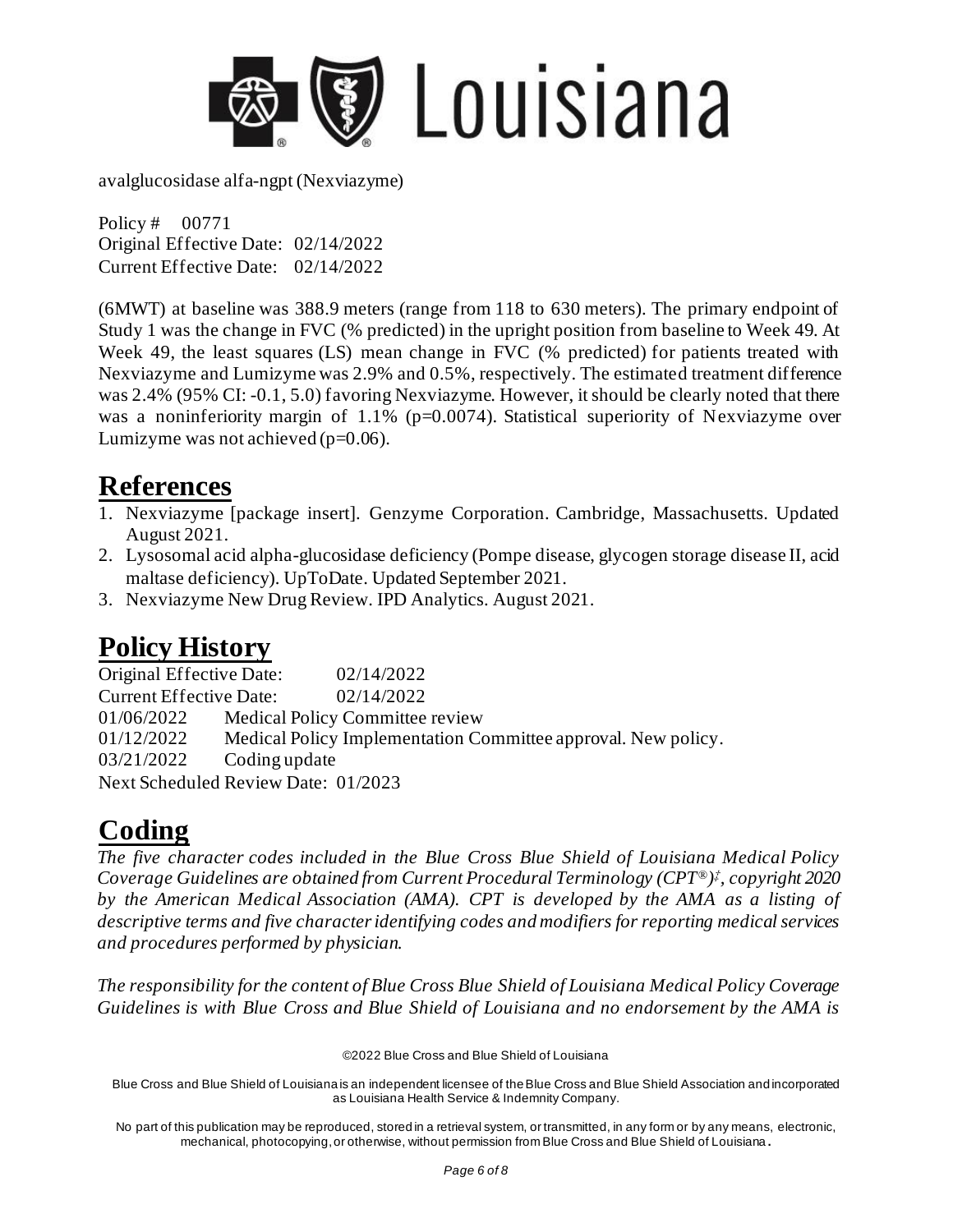

Policy # 00771 Original Effective Date: 02/14/2022 Current Effective Date: 02/14/2022

*intended or should be implied. The AMA disclaims responsibility for any consequences or liability attributable or related to any use, nonuse or interpretation of information contained in Blue Cross Blue Shield of Louisiana Medical Policy Coverage Guidelines. Fee schedules, relative value units, conversion factors and/or related components are not assigned by the AMA, are not part of CPT, and the AMA is not recommending their use. The AMA does not directly or indirectly practice medicine or dispense medical services. The AMA assumes no liability for data contained or not contained herein. Any use of CPT outside of Blue Cross Blue Shield of Louisiana Medical Policy Coverage Guidelines should refer to the most current Current Procedural Terminology which contains the complete and most current listing of CPT codes and descriptive terms. Applicable FARS/DFARS apply.* 

CPT is a registered trademark of the American Medical Association.

| Codes used to identify services associated with this policy may include (but may not be limited to) |  |  |
|-----------------------------------------------------------------------------------------------------|--|--|
| the following:                                                                                      |  |  |

| Code Type        | Code                                                                                                   |
|------------------|--------------------------------------------------------------------------------------------------------|
| CPT              | No Codes                                                                                               |
| <b>HCPCS</b>     | J3490, J3590, C9399<br>Delete code effective 04/01/2022: C9085<br>Add code effective 04/01/2022: J0219 |
| ICD-10 Diagnosis | E74.0-E74.09                                                                                           |

\*Investigational – A medical treatment, procedure, drug, device, or biological product is Investigational if the effectiveness has not been clearly tested and it has not been incorporated into standard medical practice. Any determination we make that a medical treatment, procedure, drug, device, or biological product is Investigational will be based on a consideration of the following:

- A. Whether the medical treatment, procedure, drug, device, or biological product can be lawfully marketed without approval of the U.S. Food and Drug Administration (FDA) and whether such approval has been granted at the time the medical treatment, procedure, drug, device, or biological product is sought to be furnished; or
- B. Whether the medical treatment, procedure, drug, device, or biological product requires further studies or clinical trials to determine its maximum tolerated dose, toxicity, safety, effectiveness, or effectiveness as compared with the standard means of treatment or

©2022 Blue Cross and Blue Shield of Louisiana

Blue Cross and Blue Shield of Louisiana is an independent licensee of the Blue Cross and Blue Shield Association and incorporated as Louisiana Health Service & Indemnity Company.

No part of this publication may be reproduced, stored in a retrieval system, or transmitted, in any form or by any means, electronic, mechanical, photocopying, or otherwise, without permission from Blue Cross and Blue Shield of Louisiana **.**